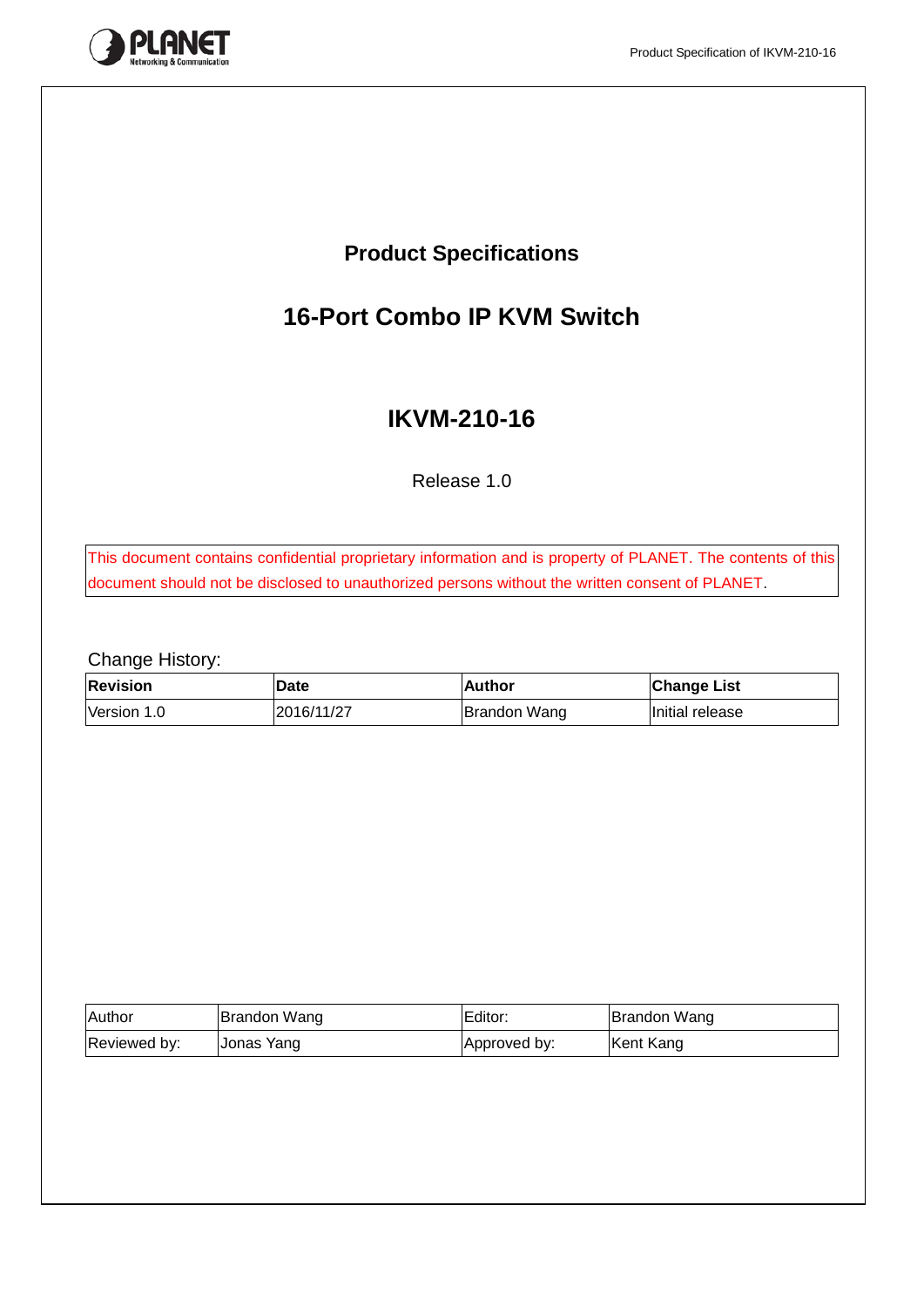



**Confidential**



### **Remotely Access your Servers from Anywhere**

PLANET offers an ideal enterprise 16-port KVM switch solution for company server room or testing facilities. With the innovative IP-based technology, PLANET has turned the traditional KVM switches into true networking devices. The IKVM-210-16 captures, digitizes and compresses video signal, and then transmits it with keyboard and mouse signals through IP network. Multiple remote sites can monitor the same PC server simultaneously.

### **Multiple Operating Systems Supported**

The IKVM-210-16 is the most cost-effective and simple solution for controlling a group of PCs in the network. Multiple computers can be managed via only one single set of monitor, keyboard and mouse directly. No software drivers or system configuration are required. iMac, Power Mac and Sun systems are also supported.

#### **Remote Key Combination**

You could set the multiple key combinations at IKVM Series. When you open IKVM software at remote client, you could use these key combinations to control these local PCs with a different OS via the internet.

#### **Computer Switching**

There are three convenient methods to access any computer connected to the installation:

- Port select button
- Hotkeys on keyboard
- OSD (on screen display) at local client and remote client

#### **Perceptive LED Display**

You could check the computer status on the front LED of the IKVM-210-16. "Red" indicates that a computer is connected to the corresponding port and "Green" indicates that the computer connected to the corresponding port has focus.

### **Security Protection**

The two-level password security only authorizes up to one user and an administrator with a separate profile for each user. Data encryption options include AES, DES and 3DES, and they can be selected for keyboard, mouse and video signals.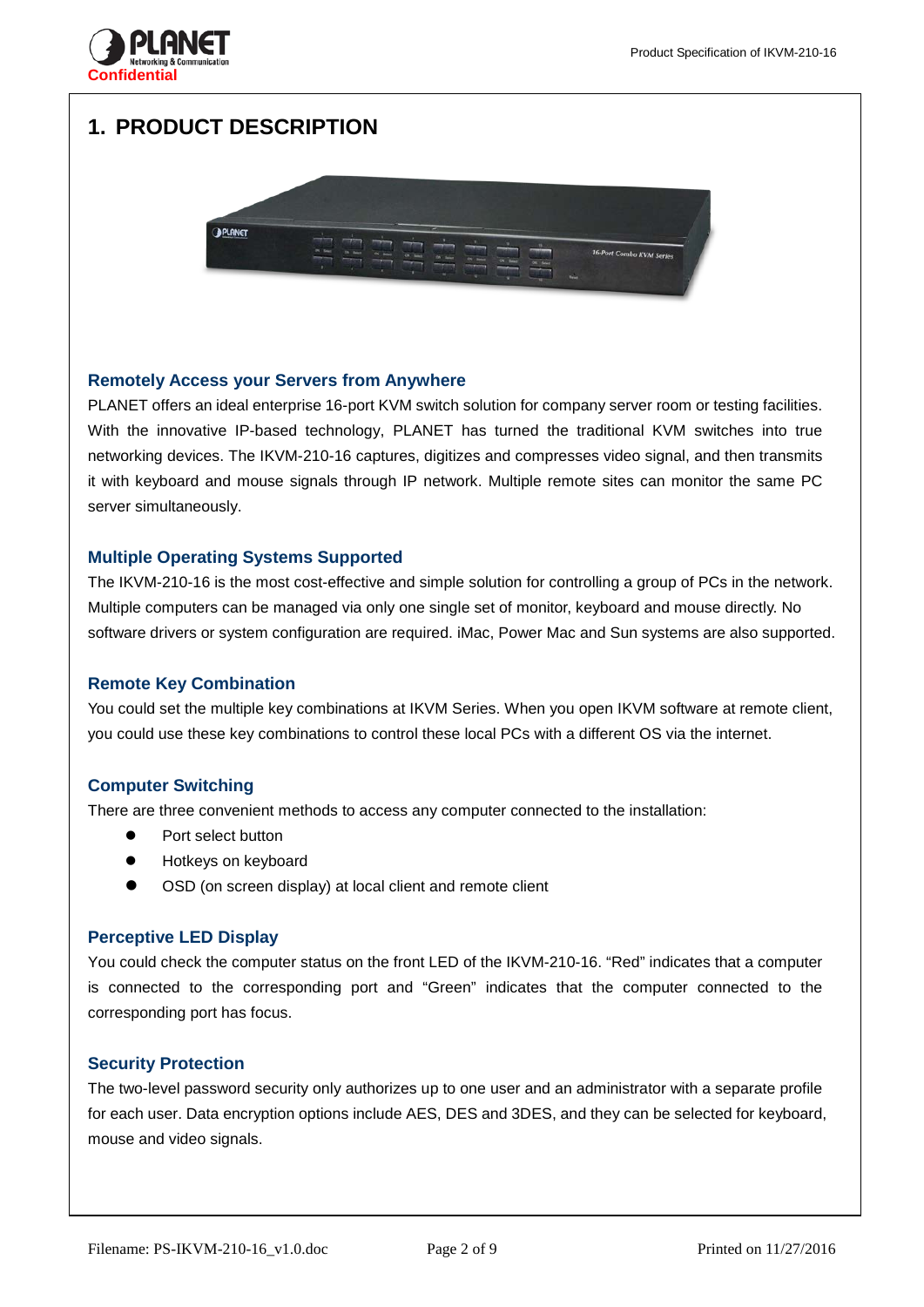

## **Powerful Mouse/Keyboard Support**

In the present computer applications, a mouse has become an indispensable device. The IKVM-210-16 fully supports all models of PS/2 mice on the market. The KVM also supports the PS/2 keyboard port of code set 1/2/3 and further allows you to use the KVM for all kinds of servers, computers or their combination.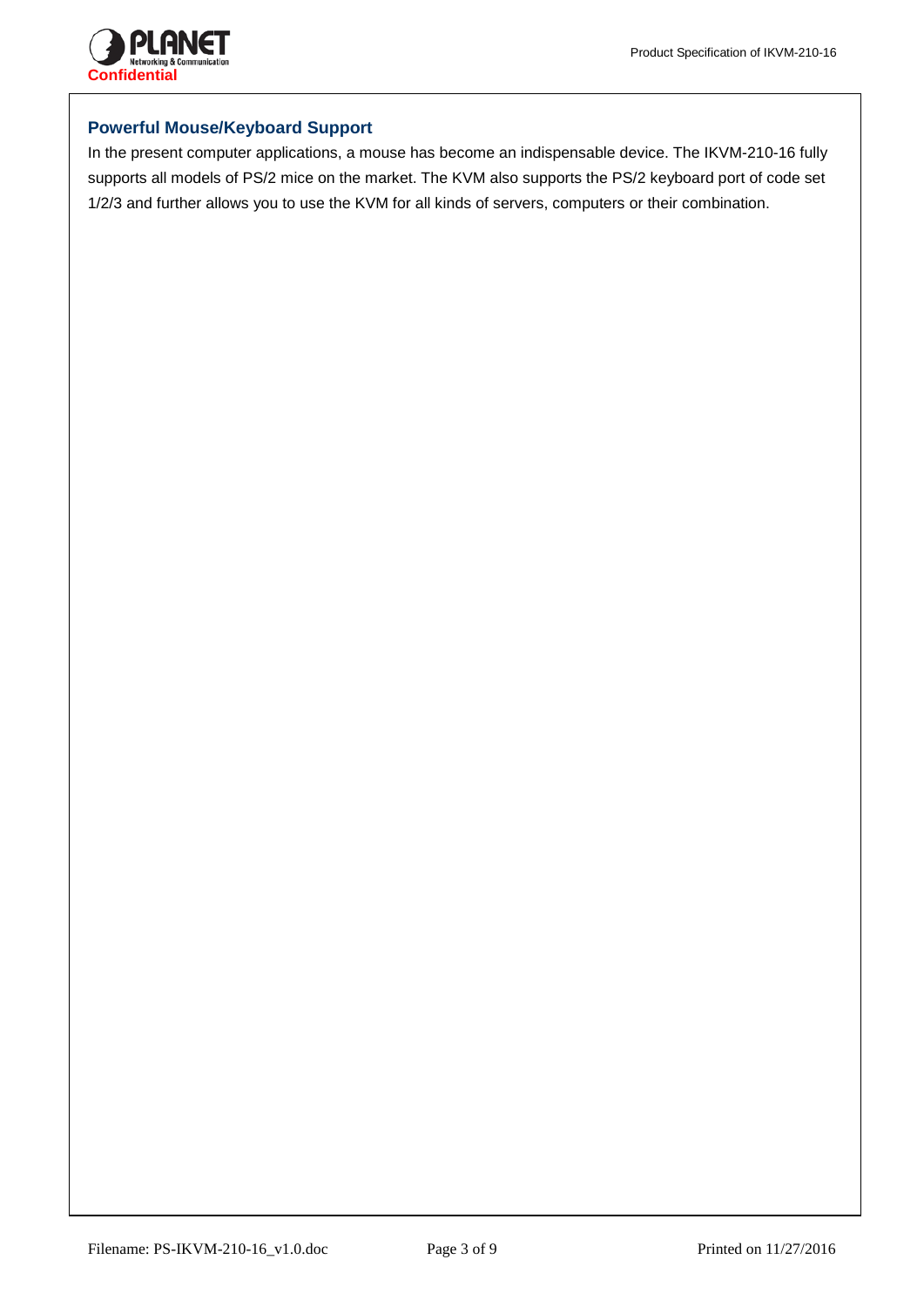

# **2. PRODUCT FEATURES**

## **Hardware**

- 1U rack-mount size and desktop design
- Standalone machine controls up to 16 sets of computers
- Up to 2 levels can be cascaded and up to 256 computers can be controlled.
- Front panel status LEDs give a clear indication of the active computers

## **Security**

- Two-layer password security protection
- DES, AES and 3DES for data encryption

### **Management**

- Auto scan mode for monitoring computers
- Requires no additional software or hardware
- Computer selection via Port Select Button, Hotkey and On Screen Display (OSD)
- Hot pluggable: Add or remove computers without having to power down the switch
- QVS (Quick View Setting): Quickly select your computer by naming or SN number

### **Remote Access**

- Remotely control PC via TCP/IP and a built-in 10/100/1000Mbps Ethernet port
- High Video Quality: Resolution up to 2048 x 1536 (local side) or 1920 x 1080 (remote side)
- Sends the key combinations to a remote computer
- Administrator and multiple users with password protection
- Use of the absolute synchronistical technology of mouse to ensure the accuracy of the Windows operating system
- Expedient bandwidth control

### **Compatibility**

- Multiplatform support -- Windows, Linux and Sun
- Multibrowser support (IE, Chrome, Firefox)
- Supports Microsoft Intellimouse, Logitech Net Mouse and other third-party's PS/2 mice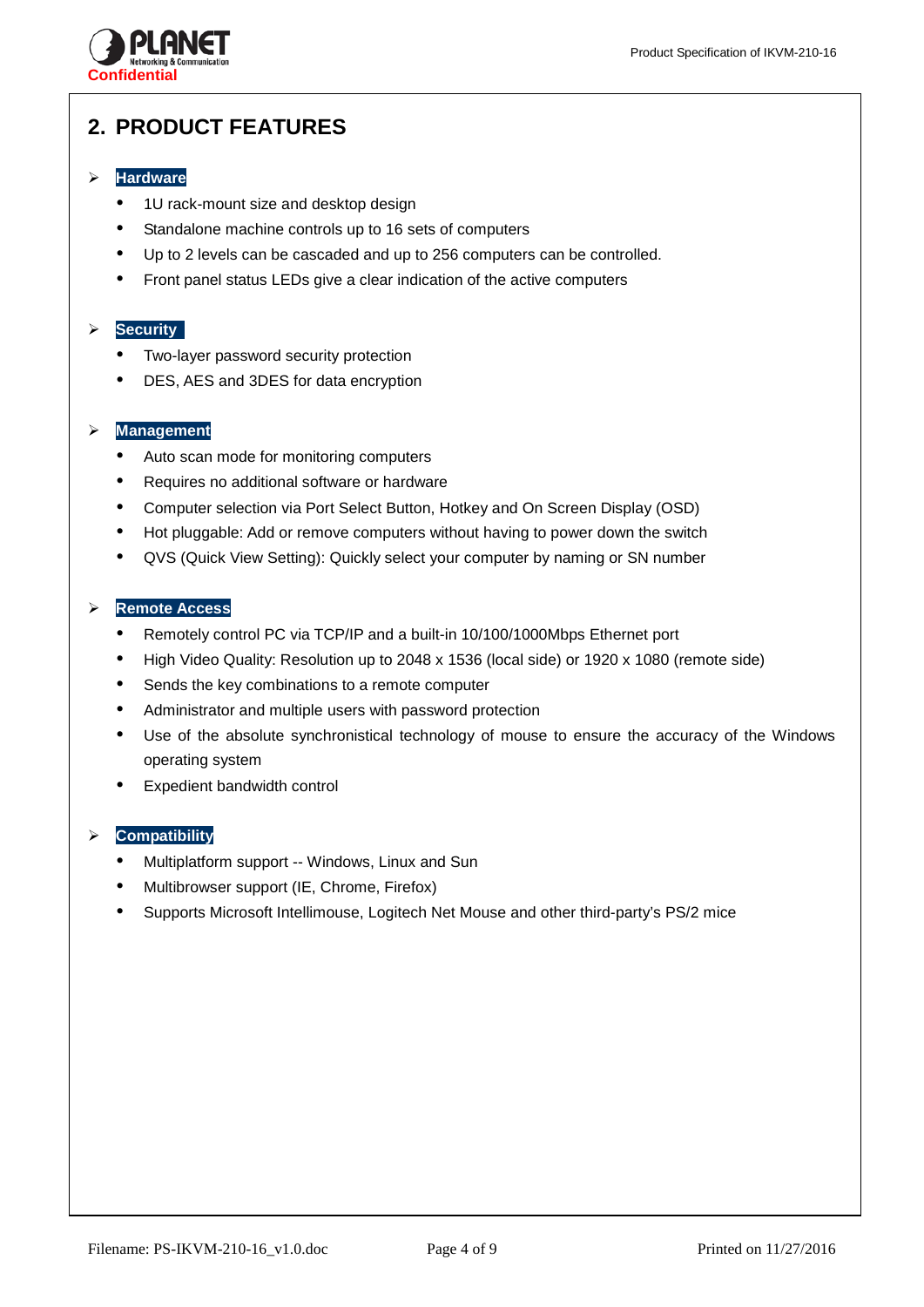

# **3. PRODUCT SPECIFICATIONS**

# **3.1 FUNCTIONAL SPECIFICATIONS**

| Product                         |                                        | <b>IKVM-210-16</b>                                                   |  |  |  |
|---------------------------------|----------------------------------------|----------------------------------------------------------------------|--|--|--|
| <b>Hardware</b>                 |                                        |                                                                      |  |  |  |
| <b>Number of Ports</b>          |                                        | 16 D-sub ports (15-pin)                                              |  |  |  |
| <b>Control of Maximum PCs</b>   |                                        | 256 by 2-tier star-type cascading (KVM-210-16 x 16)                  |  |  |  |
|                                 | Keyboard                               | PS/2 female + USB type A female                                      |  |  |  |
| <b>Mouse</b><br><b>PC Ports</b> |                                        | PS/2 female + USB type A female                                      |  |  |  |
|                                 | Video                                  | 16 D-sub ports (15 female)                                           |  |  |  |
|                                 | Keyboard                               | PS/2 female + USB type A female                                      |  |  |  |
| Console<br>Ports                | <b>Mouse</b>                           | PS/2 female + USB type A female                                      |  |  |  |
|                                 | <b>Video</b>                           | 1 D-sub port (15 female)                                             |  |  |  |
| <b>LED</b>                      | On Line                                | 16 (red)                                                             |  |  |  |
|                                 | <b>Selected</b>                        | 16 (green)                                                           |  |  |  |
| <b>Button</b>                   |                                        | 1 reset button<br>16 select buttons                                  |  |  |  |
| <b>Remote Console</b>           |                                        | 1 RJ45 port for 10/100/1000BASE-T                                    |  |  |  |
| <b>Video Resolution</b>         |                                        | Local side: 2048 x 1536 (max.)<br>Remote side: 1920 x 1080 (max.)    |  |  |  |
| Housing                         |                                        | <b>Metal</b>                                                         |  |  |  |
| Dimensions (W x D x H)          |                                        | 432 x 155 x 44 mm                                                    |  |  |  |
| Weight                          |                                        | 2.22kg                                                               |  |  |  |
| <b>Power Requirement</b>        |                                        | 9V DC, 1A                                                            |  |  |  |
| Installation                    |                                        | 1U rack-mountable, desktop                                           |  |  |  |
| <b>Management</b>               |                                        |                                                                      |  |  |  |
| <b>Supported Protocol</b>       |                                        | TCP, IP, HTTP                                                        |  |  |  |
| <b>Client Software</b>          |                                        | <b>IPKVM Software</b>                                                |  |  |  |
| <b>PC Selection</b>             |                                        | Port select button<br>Hotkeys on keyboard<br>OSD (on screen display) |  |  |  |
| <b>Scan Interval</b>            |                                        | 5~60 seconds                                                         |  |  |  |
| <b>Security</b>                 |                                        | User password and super password<br>DES, AES and 3DES                |  |  |  |
|                                 | <b>Environment &amp; Certification</b> |                                                                      |  |  |  |
| <b>Operating Temperature</b>    |                                        | $-10$ ~ 50 degrees C                                                 |  |  |  |
| <b>Storage Temperature</b>      |                                        | $-20 \sim 60$ degrees C                                              |  |  |  |
| <b>Operating Humidity</b>       |                                        | $0 - 90%$                                                            |  |  |  |
| <b>Regulatory Compliance</b>    |                                        | CE, FCC                                                              |  |  |  |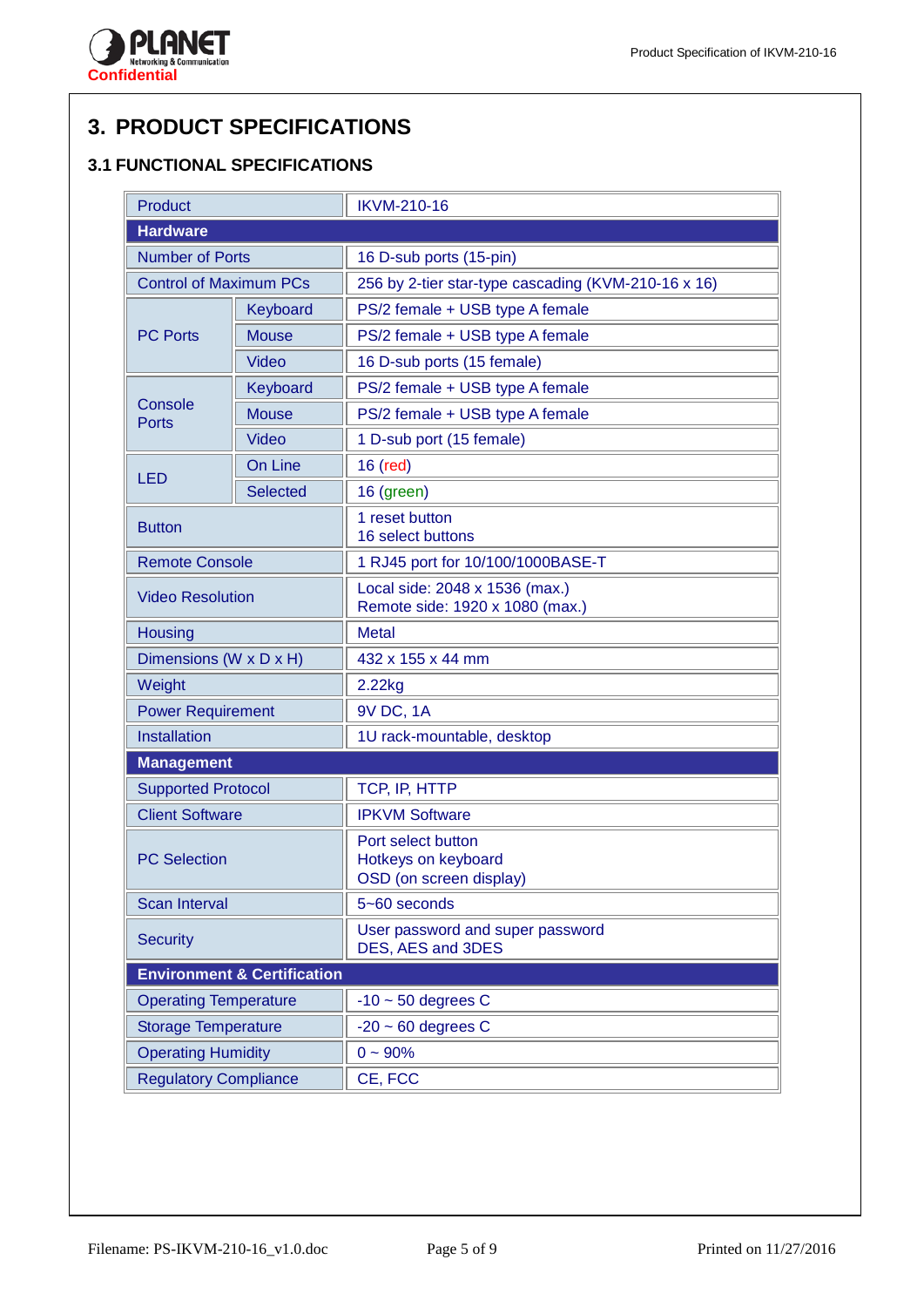

## **3.2 PHYSICAL SPECIFICATIONS**

| Dimensions (W x D x H) | 432 x 155 x 44 mm     |
|------------------------|-----------------------|
| Weight                 | 2.22kg (gross weight) |

# **Front Panel**

| $\bigcirc$ | ON Select | ON Select | : ON Select | DN Select | <b>CN SERIES</b> | ON Beled | CN Select | -15<br>ON Select | <b>16-Port Combo KVM Series</b> |
|------------|-----------|-----------|-------------|-----------|------------------|----------|-----------|------------------|---------------------------------|
|            |           |           |             |           |                  |          |           | 16               | Reset                           |

## **LED and button definitions**

| <b>LED</b> | Color        | <b>Function</b>                                     |
|------------|--------------|-----------------------------------------------------|
| On Line    | Red          | <b>Lights</b> to indicate that the PC is operating. |
| Select     | <b>Green</b> | Press this button to select a PC port.              |

| <b>Button</b> | <b>Function</b>                                                                                             |
|---------------|-------------------------------------------------------------------------------------------------------------|
| Reset         | This button is hidden in the pinhole. Please hold the reset button for about 5 seconds to load<br>ldefault. |

## **Rear Panel**

| <b>Interface</b>     | <b>Description</b>                                                                                                                                    |  |  |  |  |
|----------------------|-------------------------------------------------------------------------------------------------------------------------------------------------------|--|--|--|--|
| <b>Power Jack</b>    | The input power is 9V DC.<br>Use the power adapter included in the package; otherwise, it<br>may damage the unit and result in danger.<br><b>Note</b> |  |  |  |  |
| <b>USB Port</b>      | Plug USB keyboard and mouse in this port.                                                                                                             |  |  |  |  |
| <b>Computer Port</b> | linstall the KVM cable connected to a PC here.                                                                                                        |  |  |  |  |
| <b>Console Ports</b> | In the Master KVM, connect the monitor, keyboard and mouse here.<br>In the Slave KVM, connect the cable from the Master computer port here.           |  |  |  |  |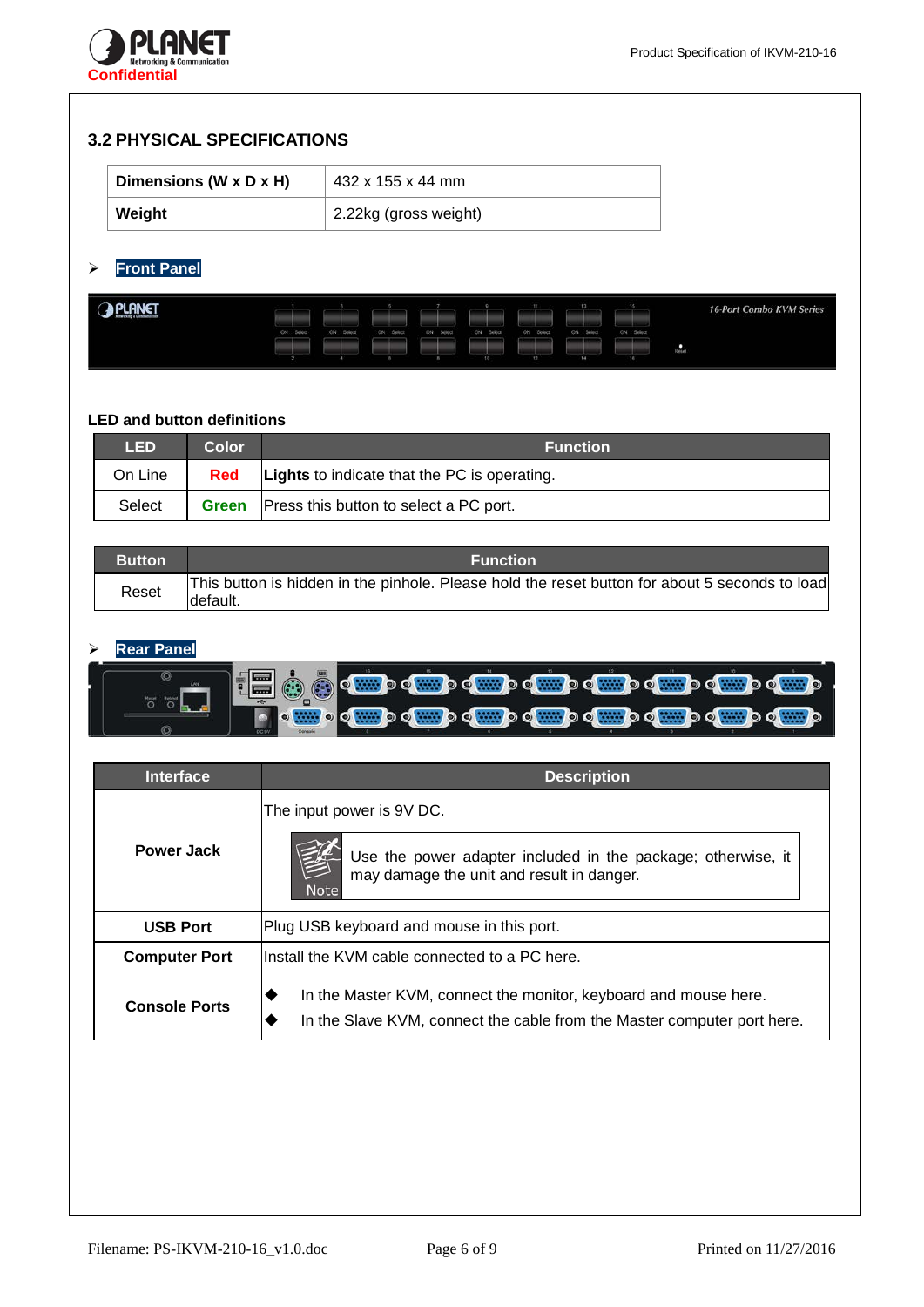

**IP Module**



| <b>Interface</b> | <b>Description</b>                                                       |
|------------------|--------------------------------------------------------------------------|
| <b>LAN Port</b>  | Enable user to configure the IP KVM through a LAN or WAN.                |
| Reboot           | Restart the system.                                                      |
| Reset            | Press for 5 seconds to reset to default. The default IP is 192.168.0.10. |

## **3.3 ENVIRONMENTAL SPECIFICATIONS**

### **Temperature**

| <b>Operating</b> | $-10 \sim 50$ degrees C |
|------------------|-------------------------|
| <b>Storage</b>   | $-5 \sim 55$ degrees C  |

## **Operating Humidity**

| <b>Operating</b> | $\vert 0 \sim 90\%$ (non-condensing) |
|------------------|--------------------------------------|
| <b>Storage</b>   | $\vert 0 \sim 90\%$ (non-condensing) |

# **3.4 ELECTRICAL SPECIFICATIONS**

| Device Input Voltage | 9V DC, 1A    |                                                       |
|----------------------|--------------|-------------------------------------------------------|
| <b>Power Adapter</b> | Power Input  | $100 - 240$ , 50-60Hz, 0.4A switching power<br>supply |
|                      | Power Output | 9V DC. 1A                                             |

## **3.5 REGULATORY COMPLIANCE**

CE, FCC

## **3.6 RELIABILITY**

MTBF> 50,000hrs @ 25 degrees C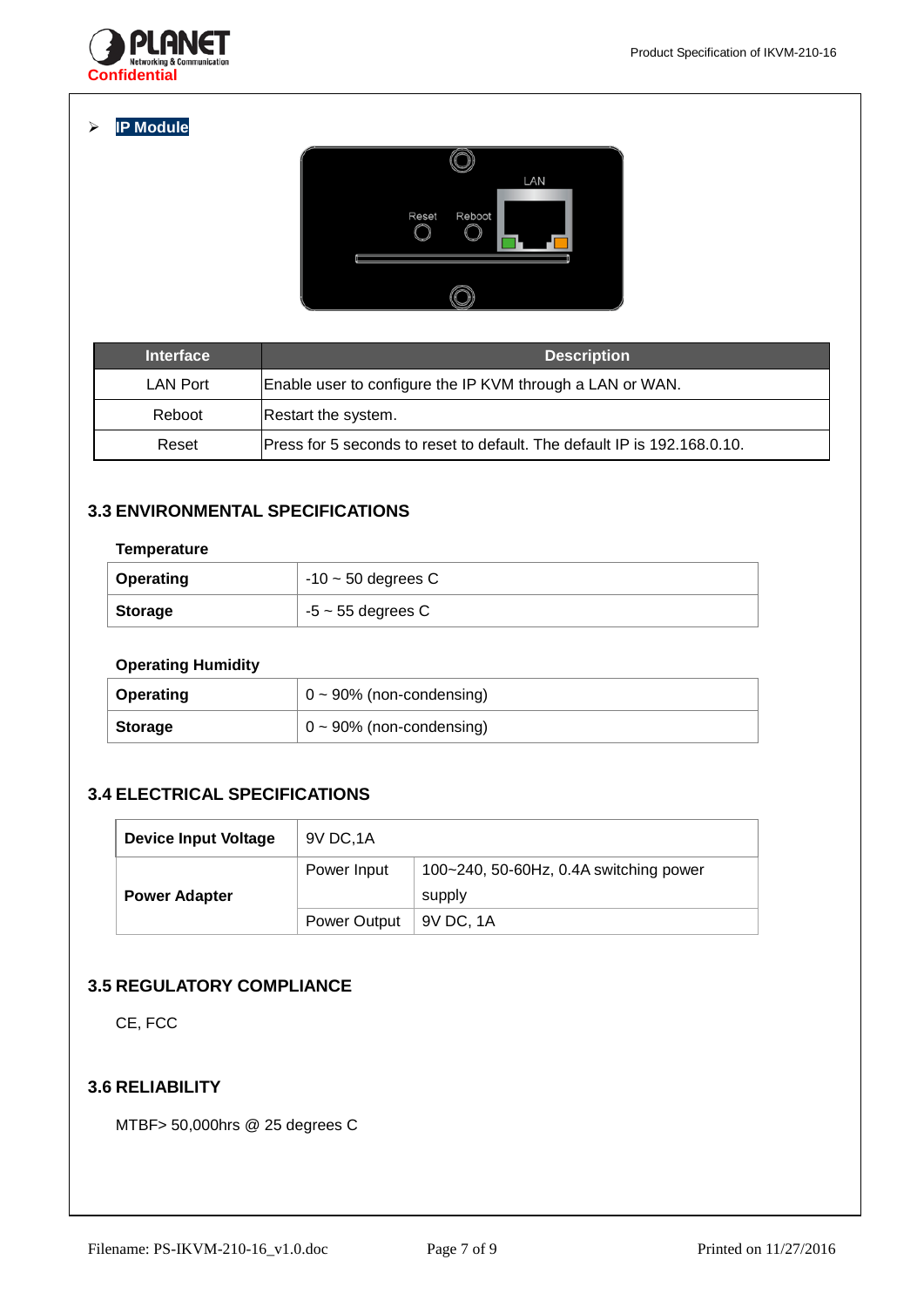

## **3.7 BASIC PACKAGING**

- Combo KVM Switch x 1
- Quick Guide x 1
- **IP Installation Guide x 1**
- KVM Cable x 1
- Rack-mounting Kit x 1
- Power Adapter x 1

## **3.8 PACKAGE INFORMATION**

| Dimensions (W x D x H)        | 468 x 152 x 205 mm  |
|-------------------------------|---------------------|
| Weight                        | 3.1kg               |
| Carton Dimensions (W x D x H) | 475 x 330 x 440 mm  |
| <b>Carton Weight</b>          | 12.9kg              |
| <b>Carton Unit</b>            | 4 pcs in one carton |